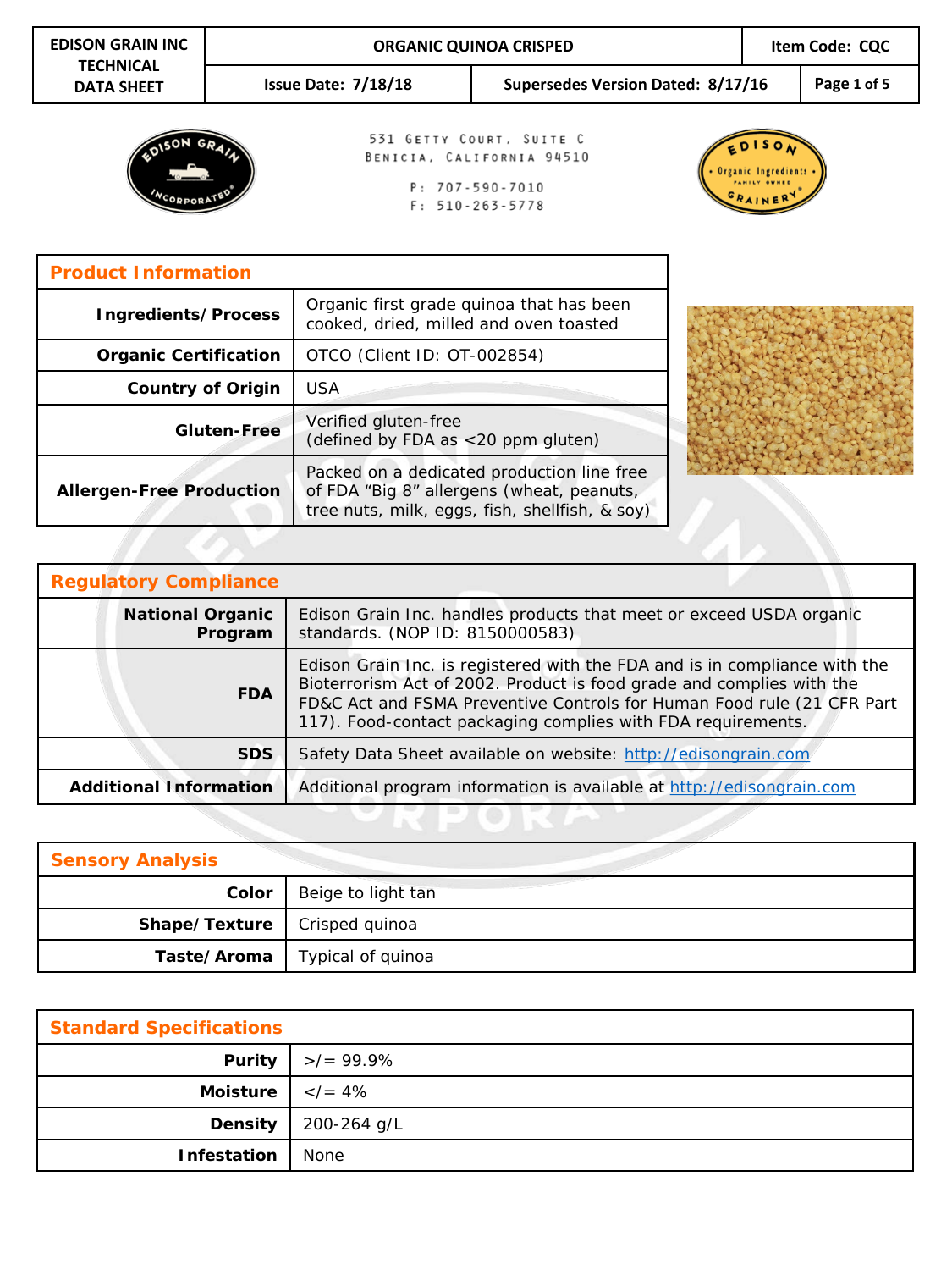| <b>Microbiology &amp; Gluten Limits</b>                          |                                 |                                             |                                                 |  |  |
|------------------------------------------------------------------|---------------------------------|---------------------------------------------|-------------------------------------------------|--|--|
| <b>Aerobic plate count</b> $  \lt  -1 \times 10^4 \text{ CFU/g}$ |                                 |                                             | Listeria spp.   Negative/25g                    |  |  |
|                                                                  | <b>Coliform</b> $ $ < 100 CFU/g | <b>Salmonella spp.</b> Negative/25g         |                                                 |  |  |
|                                                                  | <b>E.coli</b> $ $ < 10 CFU/g    | <b>Staphylococcus aureus</b> $ $ < 10 CFU/g |                                                 |  |  |
| <b>E.coli O157:H7</b>   Negative/25g                             |                                 |                                             | <b>Yeast &amp; Mold</b> $\vert$ = 100 CFU/g</th |  |  |
| Gluten                                                           | $<$ 20 ppm                      |                                             |                                                 |  |  |

| <b>Allergen Statement</b> |                              |                                                   |                                                   |                                      |  |
|---------------------------|------------------------------|---------------------------------------------------|---------------------------------------------------|--------------------------------------|--|
|                           |                              | Supplier                                          | Edison Grain Inc.                                 |                                      |  |
| Component                 | <b>Present in</b><br>Product | <b>Processed on</b><br><b>Shared</b><br>Equipment | <b>Processed on</b><br><b>Shared</b><br>Equipment | <b>Present in</b><br><b>Facility</b> |  |
| Peanuts or derivatives    | <b>No</b>                    | <b>No</b>                                         | <b>No</b>                                         | Yes <sup>1</sup>                     |  |
| Tree Nuts or derivatives  | <b>No</b>                    | <b>No</b>                                         | <b>No</b>                                         | Yes <sup>1</sup>                     |  |
| Milk or derivatives       | <b>No</b>                    | No                                                | Yes <sup>2</sup>                                  | Yes <sup>2</sup>                     |  |
| Egg or derivatives        | <b>No</b>                    | <b>No</b>                                         | <b>No</b>                                         | <b>No</b>                            |  |
| Fish or derivatives       | <b>No</b>                    | No.                                               | No.                                               | <b>No</b>                            |  |
| Shellfish or derivatives  | <b>No</b>                    | <b>No</b>                                         | <b>No</b>                                         | <b>No</b>                            |  |
| Soy or derivatives        | <b>No</b>                    | <b>No</b>                                         | <b>No</b>                                         | <b>No</b>                            |  |
| Wheat or derivatives      | N <sub>o</sub>               | <b>Yes</b>                                        | <b>No</b>                                         | 'No                                  |  |
| Gluten <sup>3</sup>       | <b>No</b>                    | <b>Yes</b>                                        | <b>No</b>                                         | <b>No</b>                            |  |

<sup>1</sup> Warehousing/cross-dock orders of peanut and tree nut products are received and stored in sealed packaging in a segregated section of the facility. No processing activity takes place on site.

<sup>2</sup> Milk allergen is in the form of cheese packets which are received in sealed pouches that remain intact during packing.

<sup>3</sup> Edison Grain meets or exceeds FDA standards for "gluten-free," defined as <20 ppm. Lot-specific gluten results are available at [http://edisongrain.com](http://edisongrain.com/products/).

| <b>Product Declarations</b>    |                                                                                                    |
|--------------------------------|----------------------------------------------------------------------------------------------------|
| Organic                        | Certified USDA Organic by Oregon Tilth (OTCO)                                                      |
| <b>Kosher</b>                  | Certified Kosher by Chicago Rabbinical Council (cRc)                                               |
| <b>Gluten-Free</b>             | Verified Gluten-Free via lot-specific COA                                                          |
| Non-GMO                        | Edison Grain Inc. is part of the USDA National Organic Program which<br>prohibits the use of GMOs. |
| Non-Hydroponic                 | Soil grown                                                                                         |
| <b>Irradiation</b>             | Non-irradiated product                                                                             |
| <b>Additives/Preservatives</b> | Additive-free and preservative-free                                                                |
| HACCP/GMP                      | Annual 3rd party audit by SCS Global Services                                                      |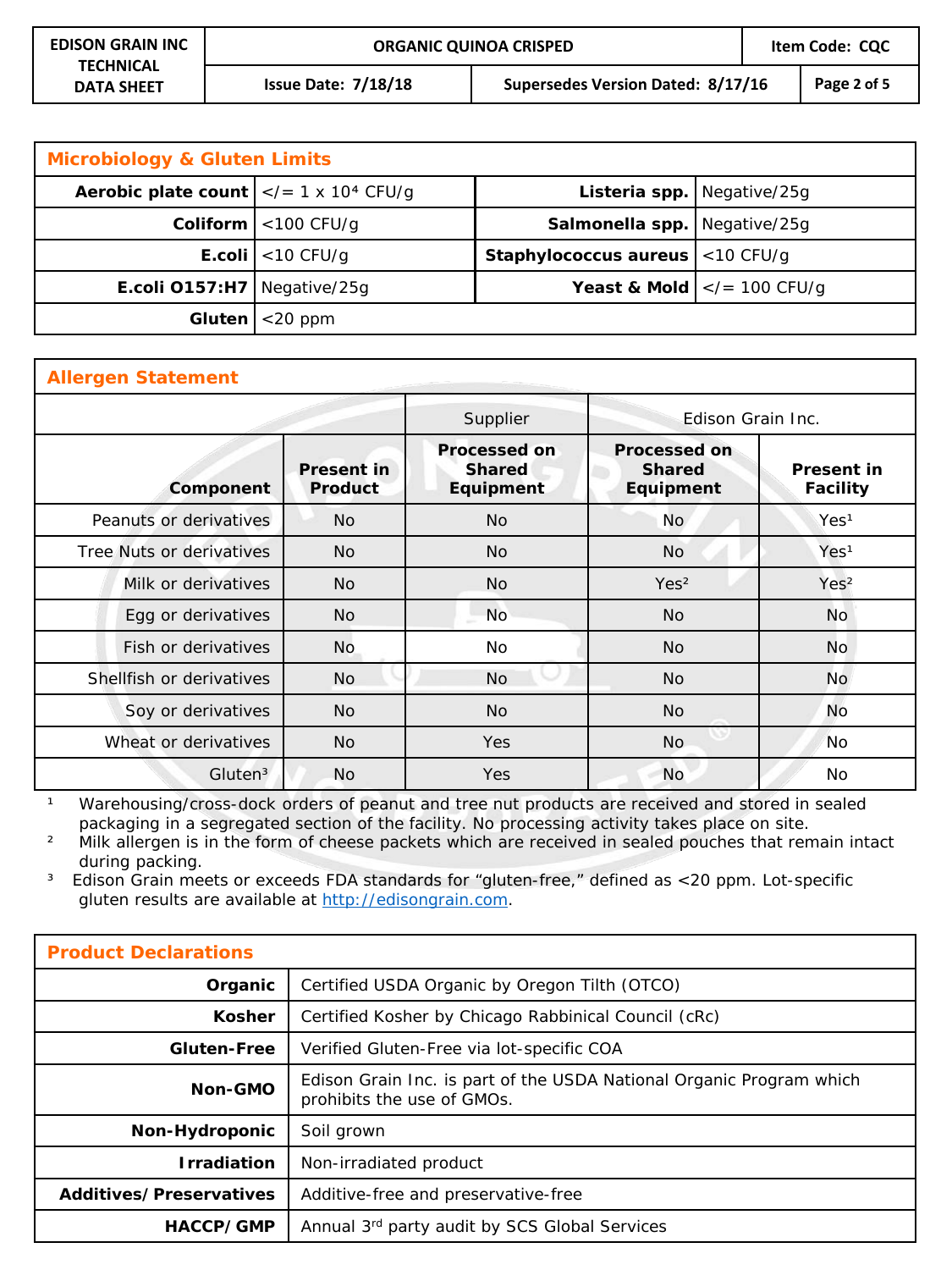**Issue Date: 7/18/18 Supersedes Version Dated: 8/17/16 Page 3 of 5**

| <b>Production/Quality Assurance</b> |                                                                                                                                                                                                                                                                                                                                                                                                                                                               |  |  |  |
|-------------------------------------|---------------------------------------------------------------------------------------------------------------------------------------------------------------------------------------------------------------------------------------------------------------------------------------------------------------------------------------------------------------------------------------------------------------------------------------------------------------|--|--|--|
| <b>Production Process</b>           | Testing, packing (retail & food service only), finished product metal<br>detection. Bulk product packaged by manufacturer.                                                                                                                                                                                                                                                                                                                                    |  |  |  |
| <b>Product Testing</b>              | Every incoming product lot is tested by an independent third-party ISO/IEC<br>17025 certified laboratory for microbiology and gluten prior to Edison Grain<br>production. Lot-specific Certificates of Analysis are available on the Edison<br>Grain website: http://edisongrain.com                                                                                                                                                                          |  |  |  |
| <b>Equipment Testing</b>            | ATP swab of food contact surfaces prior to production                                                                                                                                                                                                                                                                                                                                                                                                         |  |  |  |
|                                     | Rejection Thresholds:                                                                                                                                                                                                                                                                                                                                                                                                                                         |  |  |  |
| <b>Finished Product</b>             | Stainless:<br>5,556 mm (bulk) / 2,0 mm (retail & food service)                                                                                                                                                                                                                                                                                                                                                                                                |  |  |  |
| <b>Metal Detection</b>              | Non-Ferrous:<br>5,5 mm (bulk) / 1,5 mm (retail & food service)                                                                                                                                                                                                                                                                                                                                                                                                |  |  |  |
|                                     | 2,5 mm (bulk) / 1.2 mm (retail & food service)<br>Ferrous:                                                                                                                                                                                                                                                                                                                                                                                                    |  |  |  |
| <b>Quality Control</b>              | HACCP program. FDA requirements implemented which include current<br>Good Manufacturing Practices and Food Safety Plan with hazard analysis<br>and process, allergen, sanitation, and supply-chain preventive controls.                                                                                                                                                                                                                                       |  |  |  |
| <b>Pest Control</b>                 | As a certified organic facility, Edison Grain does not use pesticides on site.<br>Pest control is achieved through non-chemical measures including<br>management of environmental factors to prevent pest reproduction, and<br>use of tin cats with glue boards, pheromones and pheromone traps, and<br>insect light traps. Interior/exterior surveys are conducted weekly by in-<br>house staff and monthly by a licensed professional pest control service. |  |  |  |

| Storage/Stability/Use                                                                     |                                                                                       |
|-------------------------------------------------------------------------------------------|---------------------------------------------------------------------------------------|
| <b>Recommended Storage</b><br>Ambient. Store in a cool, dry place out of direct sunlight. |                                                                                       |
| <b>Humidity</b><br>70% maximum                                                            |                                                                                       |
| 9 months in original sealed packaging<br><b>Shelf Life</b>                                |                                                                                       |
| Preparation<br>Ready-to-eat                                                               |                                                                                       |
| <b>Expected Use</b>                                                                       | Suitable for general public as well as Celiacs or those with gluten<br>sensitivities. |

| <b>Lot Coding</b> |                                          |             |  |  |  |  |
|-------------------|------------------------------------------|-------------|--|--|--|--|
|                   | Lot code is based on date of manufacture |             |  |  |  |  |
|                   | Example: 05-MAR-17                       |             |  |  |  |  |
|                   | Explanation                              | Translation |  |  |  |  |
| 05                | Day of month                             | 5th         |  |  |  |  |
| <b>MAR</b>        | Month                                    | March       |  |  |  |  |
| 17                | Year                                     | 2017        |  |  |  |  |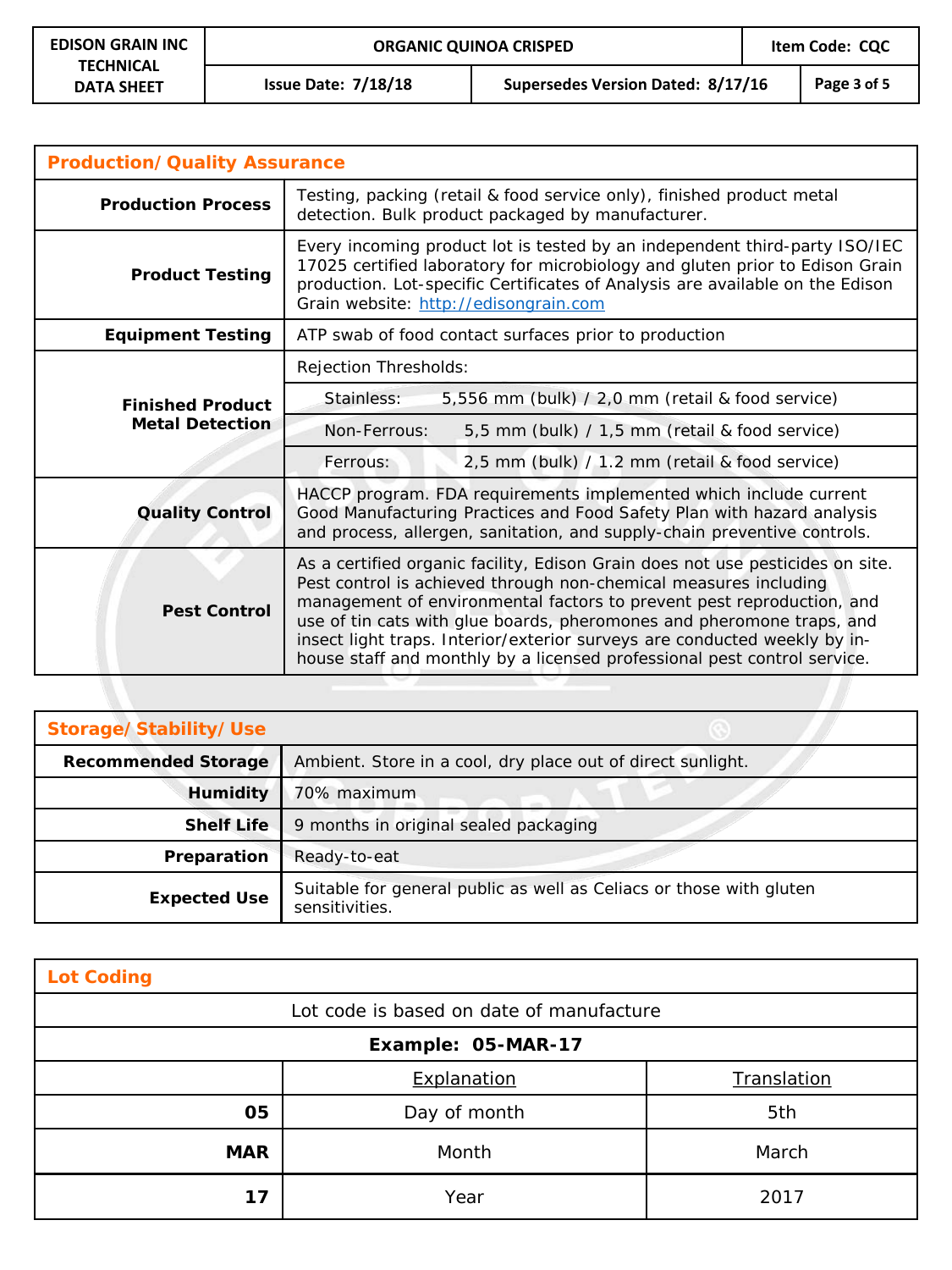**Issue Date: 7/18/18 Supersedes Version Dated: 8/17/16 Page 4 of 5**

| <b>Standard Pallet Specifications</b>      |                                                                                                                                                       |  |  |
|--------------------------------------------|-------------------------------------------------------------------------------------------------------------------------------------------------------|--|--|
| <b>Description</b>                         | Number 1 wooden pallets. Standard 4-way entry. Clean and correct size for<br>product. Fits pallet interlocked stowage. Corrugated slip sheet on base. |  |  |
| <b>Size</b>                                | Approximately 40"x48"x5"                                                                                                                              |  |  |
| Weight<br>Estimated 65 lbs. per pallet     |                                                                                                                                                       |  |  |
| <b>Loaded Weight</b><br>2,500 lbs. maximum |                                                                                                                                                       |  |  |
| <b>Pallet Wrap</b>                         | Clear cast film                                                                                                                                       |  |  |
| <b>Pallet Configuration</b>                | Single stack only. Refer to Bulk, Food Service & Retail Specifications                                                                                |  |  |

## **Bulk Specifications**

| <b>Unit Packaging</b> |                           |                                                      |                                              |                                                                                                                 |  |  |
|-----------------------|---------------------------|------------------------------------------------------|----------------------------------------------|-----------------------------------------------------------------------------------------------------------------|--|--|
|                       | Net Weight   Gross Weight | <b>Material</b>                                      | <b>Dimensions</b><br>$(L \times W \times H)$ | Label Info                                                                                                      |  |  |
| 25 lbs.               | 27 lbs.                   | Corrugated case<br>w/ food grade<br>clear poly liner | 14" x 12" x 8"                               | Product Name, Unit Weight,<br>Lot Code, Best if Used By Date,<br>Country of Origin, UPC Code,<br>Certifications |  |  |

| <b>Pallets</b>    |                       |                         |                             |  |
|-------------------|-----------------------|-------------------------|-----------------------------|--|
| <b>Net Weight</b> | <b>Gross Weight</b>   | <b>Units per Pallet</b> | <b>Pallet Configuration</b> |  |
| 1296 lbs.         | + 65 lbs. (estimated) | 48                      | 12 cases/layer x 4 layers   |  |

| <b>Nutrition per 100g</b> |          |                         |             |  |  |
|---------------------------|----------|-------------------------|-------------|--|--|
| Total Calories (Cal): 404 |          |                         |             |  |  |
| Total Fat (g)             | 3        | Total Carbohydrates (g) | 85          |  |  |
| Saturated Fat (g)         | 0.5      | Dietary Fiber (q)       | 6.5         |  |  |
| Trans Fat $(q)$           | $\Omega$ | Total Sugars (g)        | 1           |  |  |
| Cholesterol (mg)          | 0        | Added Sugars (g)        | $\mathbf 0$ |  |  |
| Sodium (mg)               | 4        | Protein (g)             | 8.4         |  |  |
| Vitamin D (mcg)           | O        | Iron (mg)               | 1.91        |  |  |
| Calcium (mg)              | 36.06    | Potassium (mg)          | 285         |  |  |



Nutritional information obtained from manufacturer.